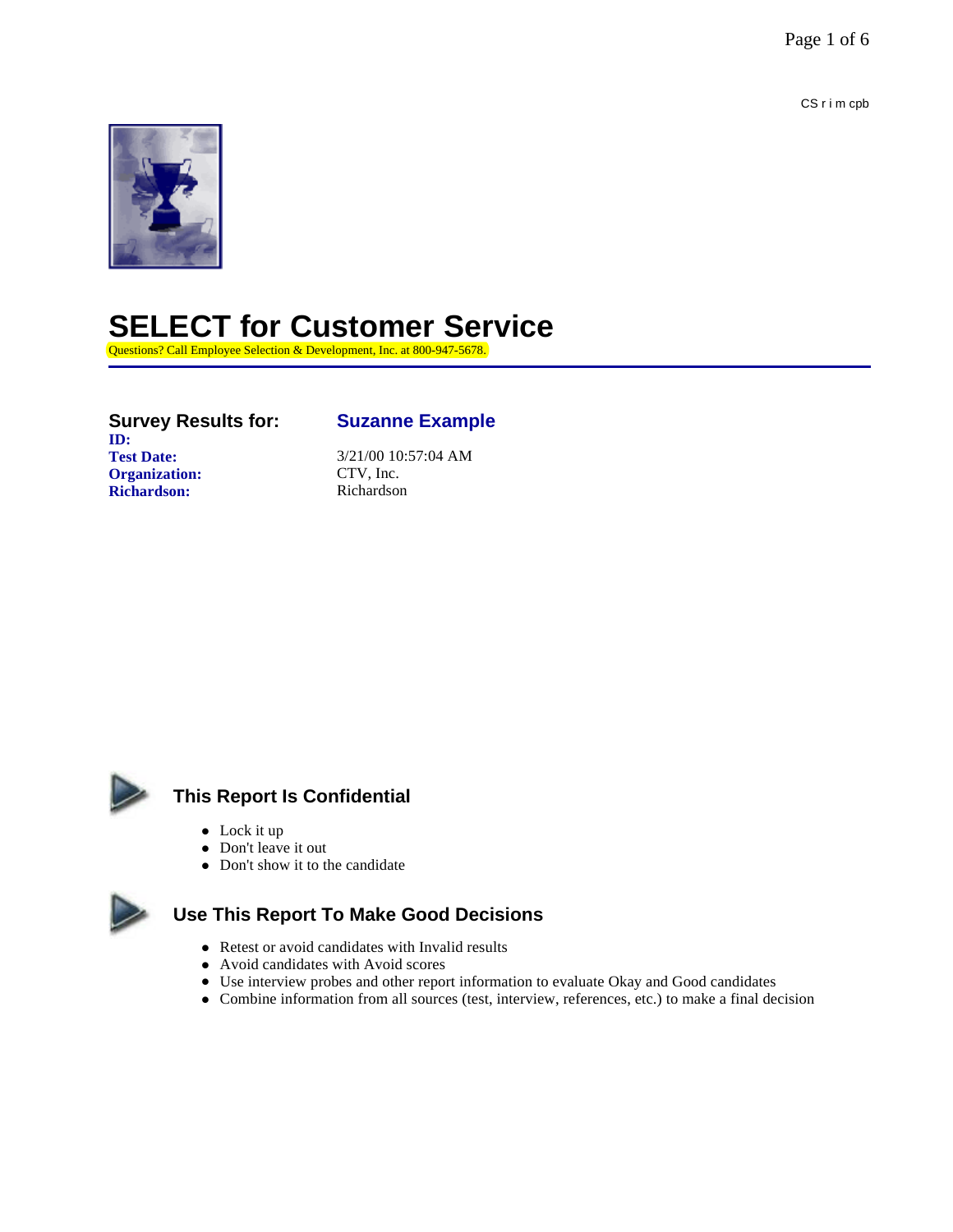## **Results**

### **Random Response:**

A check for random responding. If Invalid, the candidate could not or did not read the test well enough to avoid responding randomly, and these results should not be used.

| I Random | Valid Invalid |
|----------|---------------|
|          |               |

### **Integrity Index:**

A measure of the candidate's attitudes about personal integrity and work ethic.

| Score:<br>10 | Avoid | Okay     | Good      |
|--------------|-------|----------|-----------|
|              |       |          |           |
|              | 0-8   | $9 - 11$ | $12 - 13$ |

### **Retail Math Score:**

A measure of retail math and basic numerical reasoning skills.

|              | <b>Needs Training</b> | Okay     |
|--------------|-----------------------|----------|
| Score:<br>13 |                       |          |
|              | 0-8                   | $9 - 14$ |

### **Performance Index:**

A measure of the traits associated with successful performance in this job.

|              | Avoid    | Okay      | <b>Better</b> |
|--------------|----------|-----------|---------------|
| Score:<br>19 |          |           |               |
|              | $0 - 15$ | $16 - 22$ | 23-34         |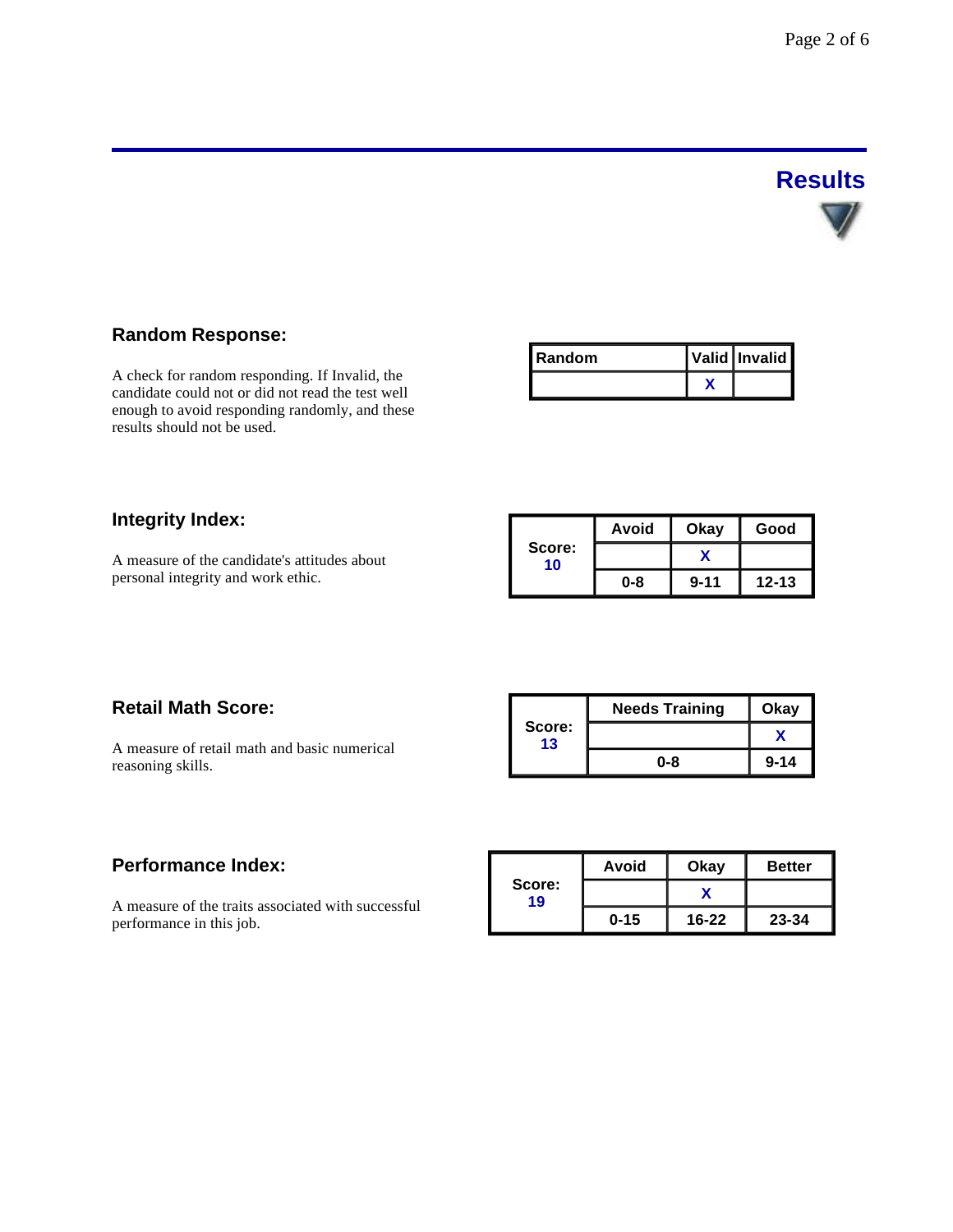### **Details**



### **Performance Sub-scale Analysis:**

The table presents the candidate's scores for each subscale of the Performance Index.

Flagged areas should be probed in the interview.

| <b>Subscale</b>                                                                       | Okay | Flag* |
|---------------------------------------------------------------------------------------|------|-------|
| <b>Energy</b><br>(activity level; action orientation)                                 | x    |       |
| <b>Frustration Tolerance</b><br>(remain emotionally positive in spite of frustration) |      | x     |
| <b>Accommodation to Others</b><br>(willingness to accommodate the desires of others)  | x    |       |
| <b>Acceptance of Diversity</b><br>(tolerance of others different from self)           | x    |       |
| <b>Positive Service Attitude</b><br>(appreciation of the service role)                |      |       |
| *If flagged, see interview probe suggestion(s) in later section.                      |      |       |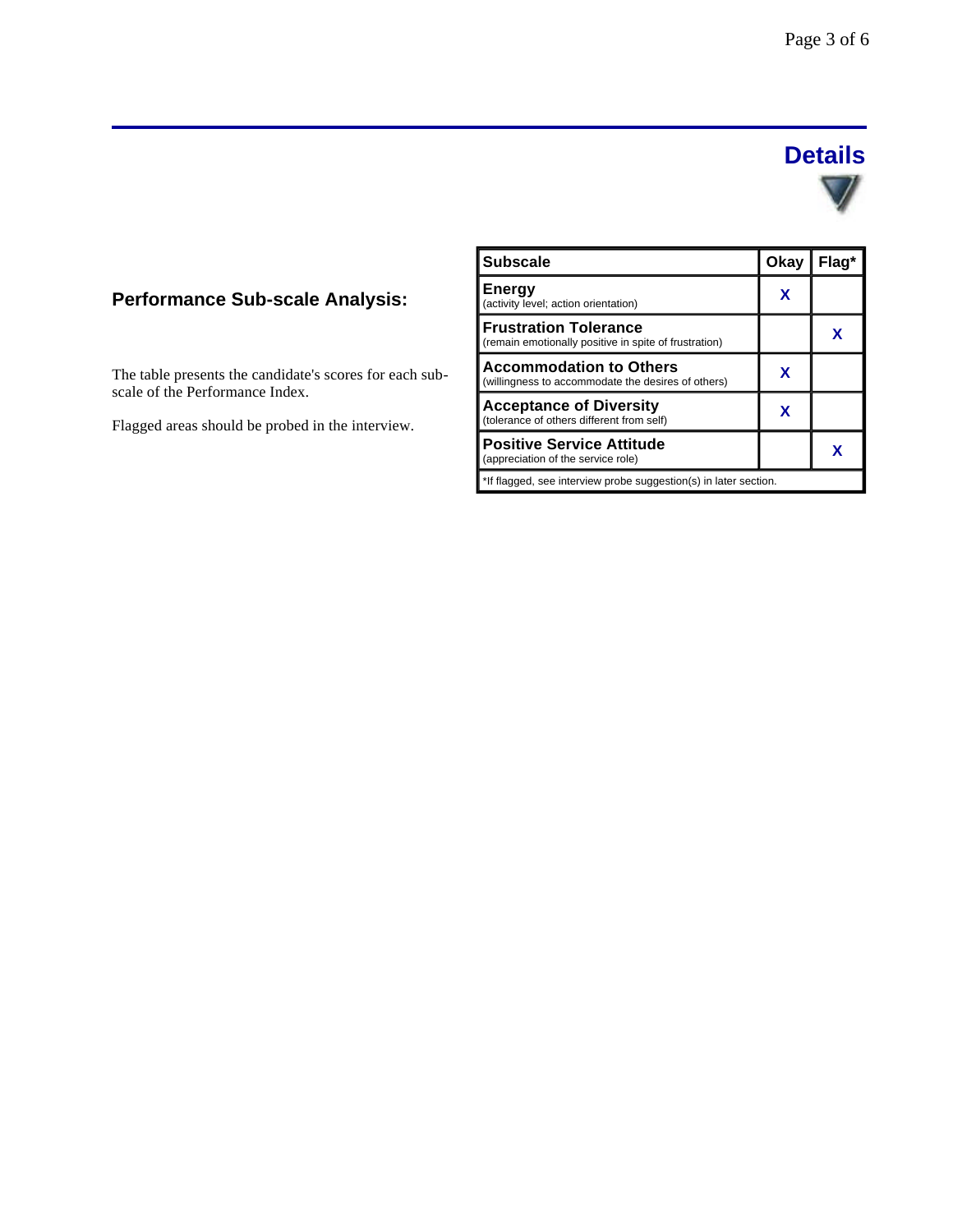## **Counterproductive Behaviors**

In this section, undesirable responses by the candidate to drug use, theft, job commitment, work ethic, resistance to direction, safety, etc. questions are presented. The total number of survey questions for each topic is given in parenthesis. The candidate selected an undesirable response or answered agree to the following:

### **WORK ETHIC (8 possible questions)**

**In these times, just about everyone lies to take care of themselves... Agree**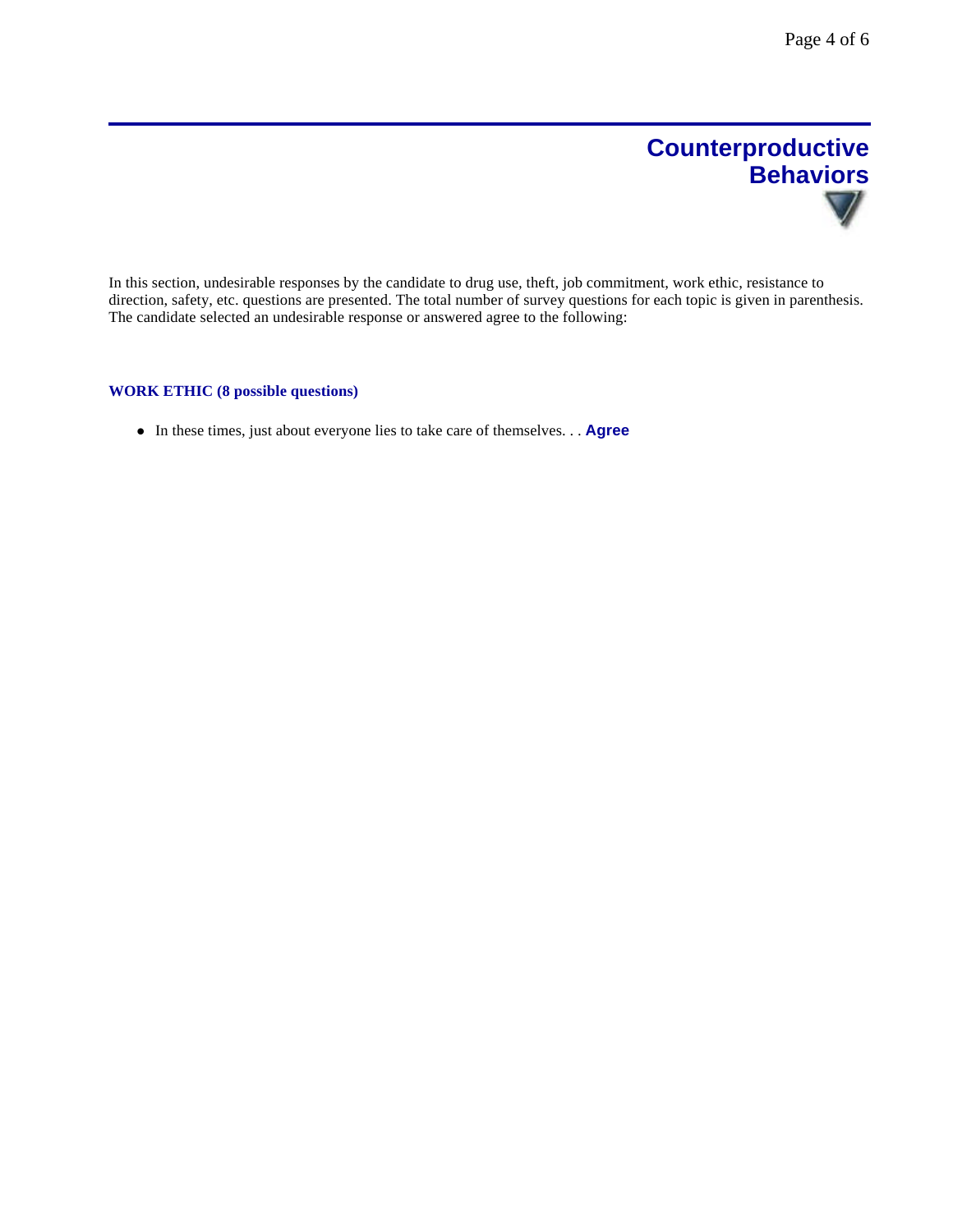# **Interview Probes**

 *(Based on the candidate's test results, the following areas should be probed further in the interview. We recommend that you use these suggestions to confirm the test results.)*

### **LOW FRUSTRATION TOLERANCE**

This candidate scored low on a measure of emotional resilience and positiveness. Some people with this profile can be moody and sensitive, and may be easily discouraged. The candidate may have a low tolerance for stress, and may tend to worry excessively. These characteristics could interfere with her ability to maintain a positive attitude about the job, coworkers and customers.

### **Interview Probes:**

- Ask her to describe those aspects of previous jobs which have been frustrating or irritating. Listen for responses that suggest a low frustration tolerance or a tendency to be easily affected by the ups and downs of the job or by personal circumstances.
- Ask about her ability to deal with pressure, stress, and disappointments. Ask her to describe the sorts of things that are irritating or annoying on the job.
- Ask her to describe how well she handles stress on the job.
- Ask her to describe the enjoyable aspects of dealing with people, and what she dislikes about it. Listen for tendencies to dwell on the negative and, in particular, listen for signs that she is easily disturbed by people who are difficult or rude.
- Describe a typical situation with a difficult person. Ask the candidate how she would handle the situation and how she would feel after the confrontation. Listen for signs of worrying or an inability to put things aside and be positive for other people.

### **LOW POSITIVE SERVICE ATTITUDE**

This candidate scored low on a measure of positive service attitude. This low score suggests that the candidate may have a defensive or negative attitude, especially about helping or doing things for customers or co-workers. The candidate may be the type of person who assumes the worst about the customer, co-workers, the boss, the company, etc., and lets negative assumptions influence her willingness to cooperate or help.

#### **Interview Probes:**